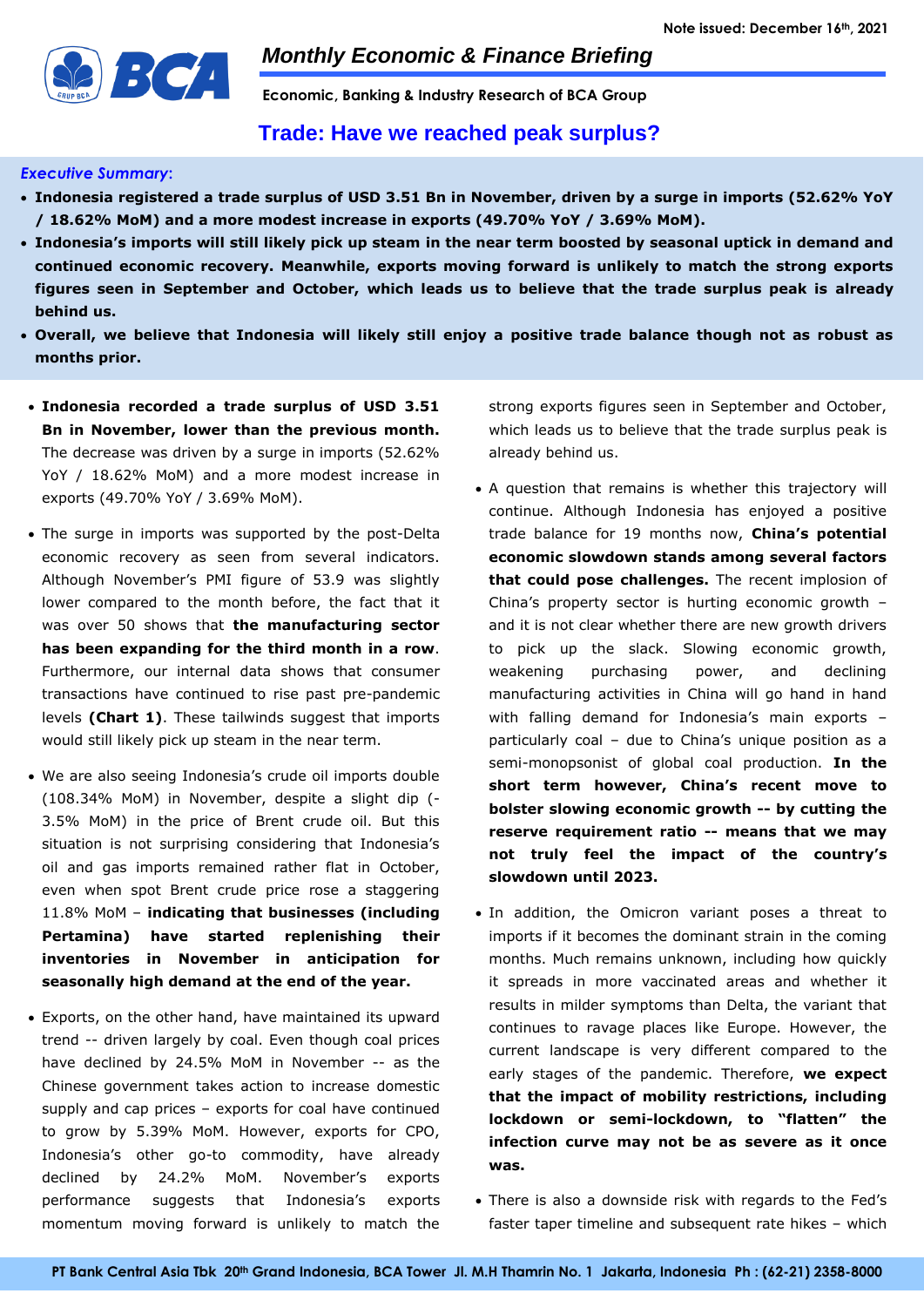is becoming more likely as US inflation remains hot – the latest reading showed that inflation rose to 6.8% YoY in November, up from 6.2% YoY in the previous month, and the highest since June 1982. **The significant portfolio outflows observed over the past few weeks points to this heightened uncertainty gripping markets, and is the reason why Indonesia would need a robust trade surplus to cushion the blow from the Fed's actions over the next few months.**

 Ultimately, we expect commodities prices in the global market to ease next year, but they are likely to average higher than the levels seen in the last five years, as supply improves and demand growth eases. As such, we believe that Indonesia could still enjoy a positive trade balance though not as robust as months prior **(Chart 2)**.

# **Chart 1. Consumer transactions have continued to rise past pre-pandemic levels**

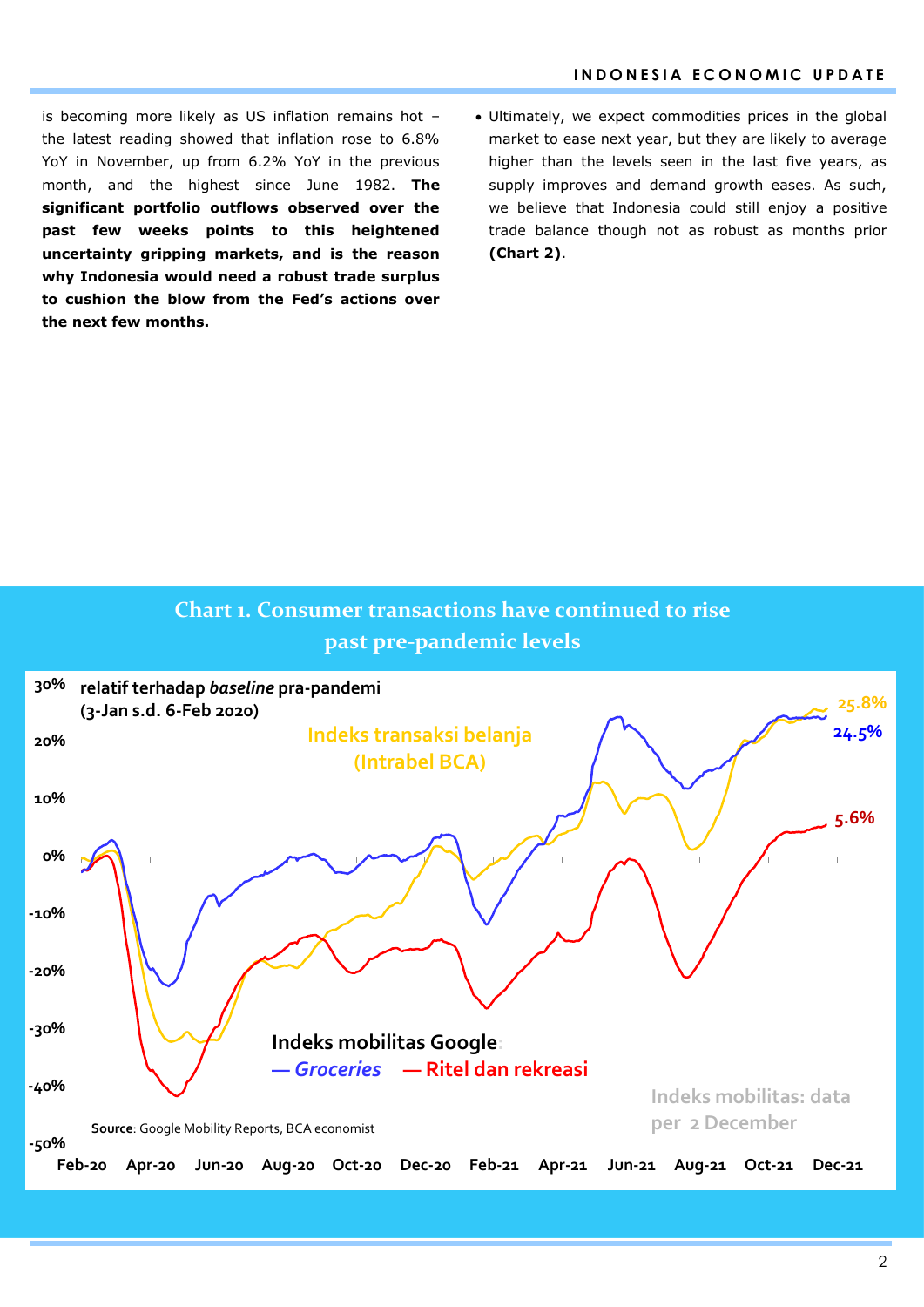**Chart 2. Commodities prices in the global market is expected to ease next year, but they are likely to average higher than the levels seen in the last five years**

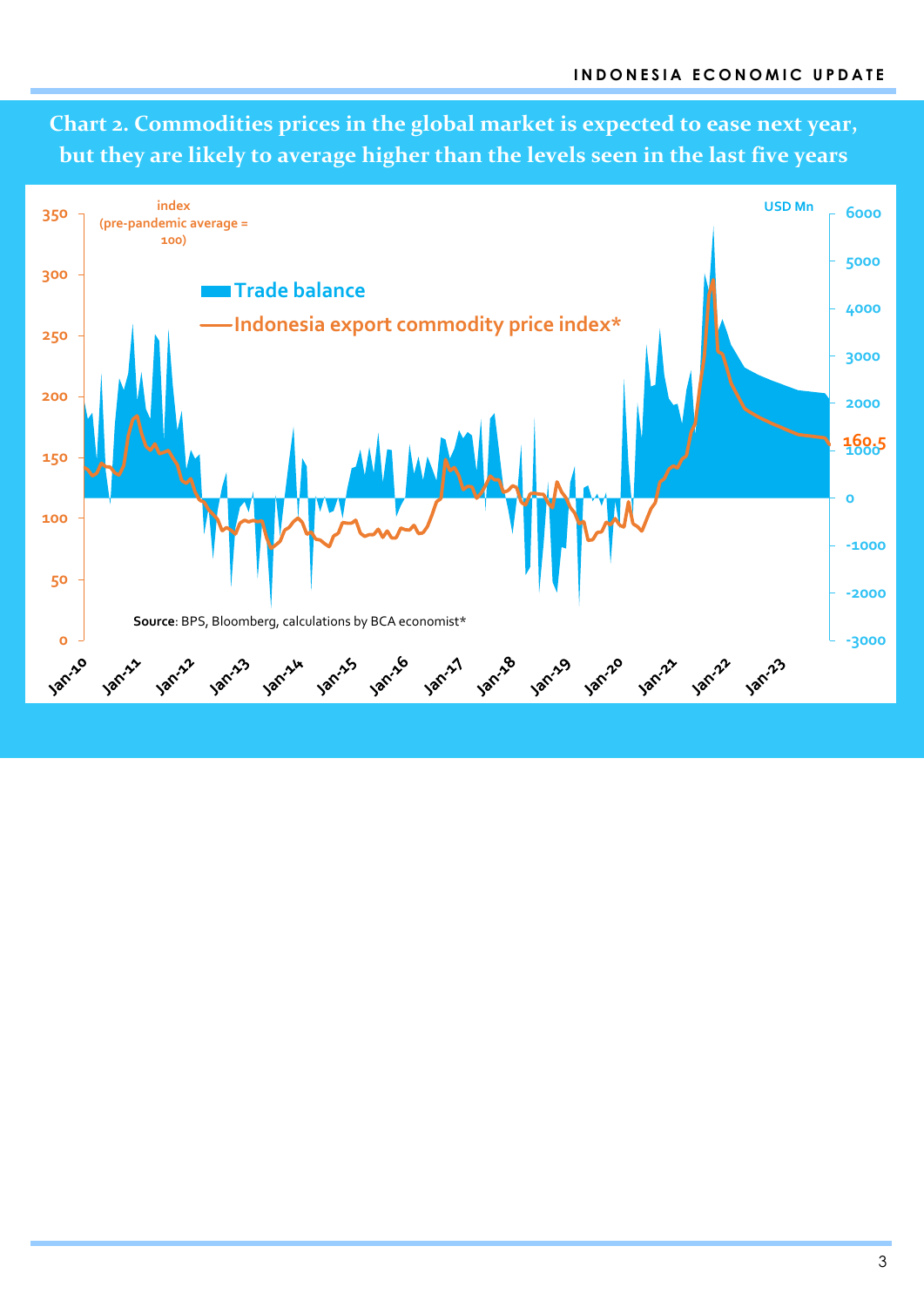# **Selected Recent Economic Indicators**

|                         |               | Last<br><b>Change</b> | <b>Real Rate</b>               | <b>Trade &amp;</b>                 |                          | $-1$ mth | Chg<br>(%) |
|-------------------------|---------------|-----------------------|--------------------------------|------------------------------------|--------------------------|----------|------------|
| <b>Key Policy Rates</b> | Rate $(% )$   |                       | (9/6)                          | <b>Commodities</b>                 | $15 - Dec$               |          |            |
| <b>US</b>               | 0.25          | $Mar-20$              | $-6.55$<br>Baltic Dry Index    |                                    | 2,665.0                  | 2,807.0  | $-5.1$     |
| UK                      | 0.10          | Mar-20                | $-5.00$                        | S&P GSCI Index                     | 536.3                    | 579.6    | $-7.5$     |
| EU.                     | 0.00          | $Mar-16$              | $-4.90$<br>Oil (Brent, \$/brl) |                                    | 73.9                     | 82.2     | $-10.1$    |
| Japan                   | $-0.10$       | $Jan-16$              | $-0.20$                        | Coal (\$/MT)                       | 162.3                    | 135.5    | 19.8       |
| China (lending)         | 4.35          | $Oct-15$              | 2.05                           | Gas (\$/MMBtu)                     | 3.76                     |          | $-22.8$    |
| Korea                   | 1.00          | Aug-21                | $-2.70$                        | Gold (\$/oz.)                      | 1,776.9                  | 1,864.9  | $-4.7$     |
| India                   | 4.00          | $May-20$              | $-0.91$                        | Copper (\$/MT)                     | 9,214.5                  | 9,841.0  | $-6.4$     |
| Indonesia               | 3.50          | Feb-21                | 1.75                           | Nickel (\$/MT)                     | 19,163.0                 | 20,134.0 | $-4.8$     |
|                         | <b>15-Dec</b> | $-1$ mth              | <b>Chg</b>                     | CPO (\$/MT)                        | 1,149.4                  | 1,289.6  | $-10.9$    |
| <b>Money Mkt Rates</b>  |               |                       | (bps)                          | Rubber (\$/kg)                     | 1.69                     | 1.71     | $-1.2$     |
| <b>SPN (1M)</b>         | 2.95          | 2.38                  | 56.4                           | <b>External Sector</b>             | <b>Nov</b>               | Oct      | <b>Chg</b> |
| <b>SUN (10Y)</b>        | 6.38          | 6.04                  | 34.7                           |                                    |                          |          | (%)        |
| INDONIA (O/N, Rp)       | 2.80          | 2.79                  | 0.3                            | Export (\$ bn)                     | 22.84                    | 22.03    | 3.7        |
| JIBOR 1M (Rp)           | 3.55          | 3.55                  | 0.0                            | Import (\$ bn)                     | 19.33                    | 16.29    | 18.6       |
| <b>Bank Rates (Rp)</b>  | <b>Sep</b>    | Aug                   | Chg                            | Trade bal. (\$ bn)                 | 3.51                     | 5.74     | $-38.7$    |
|                         |               |                       | (bps)                          | Central bank reserves              | 145.9                    | 145.5    | 0.30       |
| Lending (WC)            | 8.85          | 8.92                  | $-6.89$                        | (\$bn)                             |                          |          |            |
| Deposit 1M              | 3.24          | 3.31                  | $-7.36$                        | <b>Prompt Indicators</b>           | <b>Nov</b>               | Oct      | Aug        |
| Savings                 | 0.73          | 0.76                  | $-2.84$                        |                                    |                          |          |            |
| <b>Currency/USD</b>     | $15 - Dec$    | $-1$ mth              | Chg (%)                        | Consumer confidence<br>index (CCI) | 118.5                    | 113.4    | 77.3       |
| <b>UK Pound</b>         | 0.754         | 0.745                 | $-1.13$                        | Car sales (%YoY)                   | 62.4                     | 54.1     | 123.5      |
| Euro                    | 0.886         | 0.874                 | $-1.36$                        |                                    |                          |          |            |
| Japanese Yen            | 114.0         | 113.9                 | $-0.13$                        | Motorcycle sales                   | 95.6                     | 39.9     | 48.2       |
| Chinese RMB             | 6.368         | 6.380                 | 0.19                           | (%YoY)                             |                          |          |            |
| Indonesia Rupiah        | 14,334        | 14,219                | $-0.80$                        | Cement sales (%YoY)                | $\overline{\phantom{a}}$ | 5.3      | $-1.0$     |
| <b>Capital Mkt</b>      | <b>15-Dec</b> | $-1$ mth              | Chg (%)                        |                                    |                          |          |            |
| JCI                     | 6,626.3       | 6,651.1               | $-0.37$                        | <b>Manufacturing PMI</b>           | <b>Nov</b>               | Oct      | Chg        |
| DJIA                    | 35,927.4      | 36,100.3              | $-0.48$                        |                                    |                          |          | (bps)      |
| <b>FTSE</b>             | 7,170.8       | 7,347.9               | $-2.41$                        | <b>USA</b>                         | 61.1                     | 60.8     | 30         |
| Nikkei 225              | 28,459.7      | 29,610.0              | $-3.88$                        | Eurozone                           | 58.4                     | 58.3     | 10         |
| <b>Hang Seng</b>        | 23,420.8      | 25,328.0              | $-7.53$                        | Japan                              | 54.5                     | 53.2     | 130        |
| Foreign portfolio       | <b>Nov</b>    | Oct                   | <b>Chg</b>                     | China                              | 49.9                     | 50.6     | $-70$      |
| ownership (Rp Tn)       |               |                       | (Rp Tn)                        | Korea                              | 50.9                     | 50.2     | 70         |
| <b>Stock</b>            | 2,233.2       | 2,248.9               | $-15.79$                       | Indonesia                          | 53.9                     | 57.2     | $-330$     |
| Govt. Bond              | 918.5         | 949.3                 | $-30.81$                       |                                    |                          |          |            |
| Corp. Bond              | 22.4          | 23.1                  | $-0.69$                        |                                    |                          |          |            |

Source: Bloomberg, BI, BPS

Notes:

\*Previous data

\*\*For change in currency: **Black** indicates appreciation against USD, **Red** indicates depreciation

\*\*\*For PMI, **> 50** indicates economic expansion, **< 50** indicates contraction